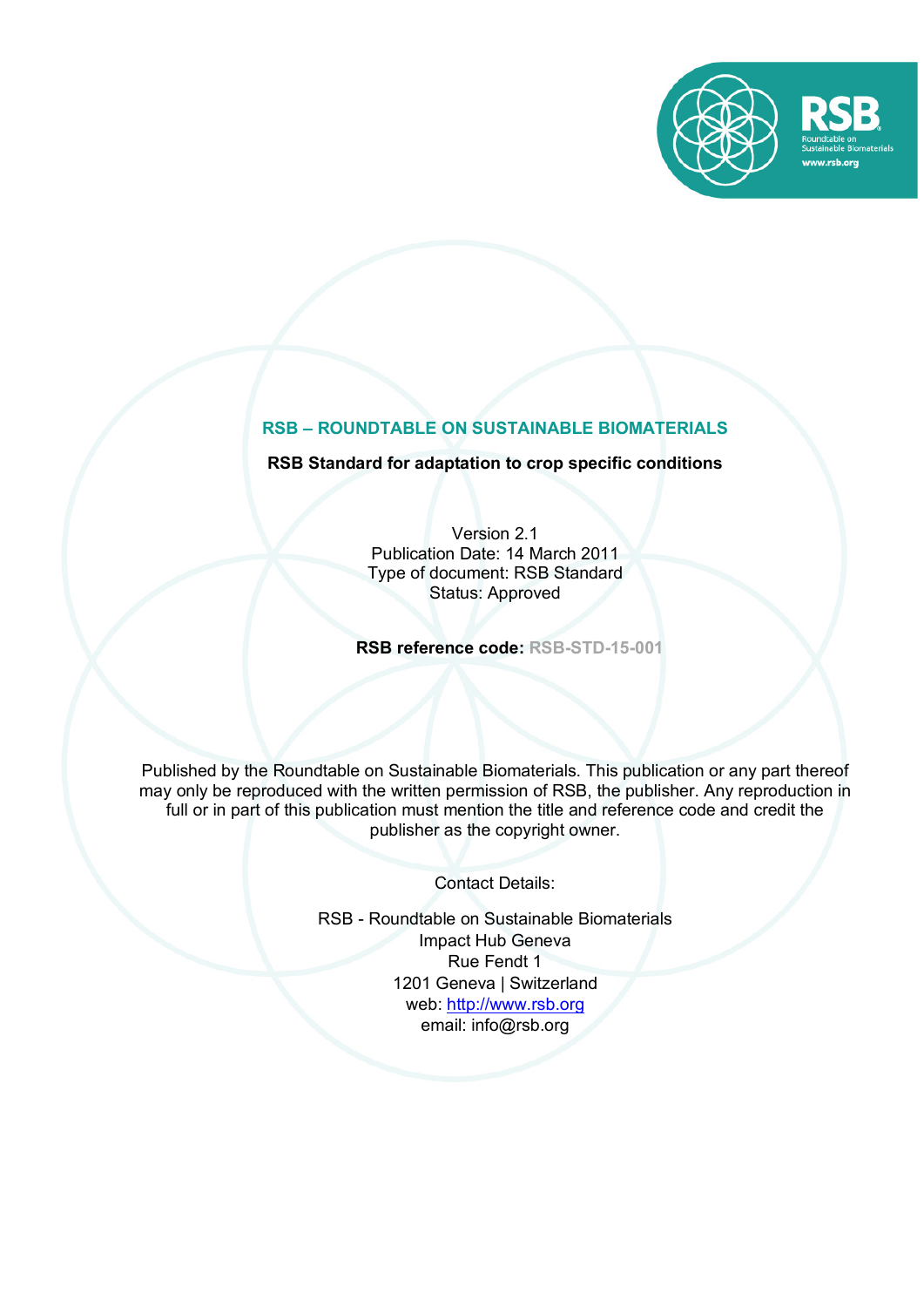

The objective of RSB-STD-15-001, Standard for adaptation to *crop* specific *conditions*, is to ensure that the *RSB Criteria* and corresponding *RSB Indicators* can be adapted to *crop* specific conditions in cases where implementation of the *RSB Principles* & Criteria and corresponding *RSB Indicators* would otherwise not be possible or result in a *prejudice* towards participants or in negative environmental, social or economic effects. Corresponding adaptations to the *RSB Criteria* and *RSB Indicators* will be defined in *RSB Crop Specific Standards*. Figure 1 provides a schematic overview of this RSB Standard for adaptation to *crop* specific conditions and the development of *RSB Crop Specific Standard*s. 



Figure 1: Schematic overview of the RSB Standard for adaptation of the *RSB Criteria* and corresponding *RSB Indicators* to *crop* specific conditions and the development of the *RSB Crop Specific Standard*.

The formal decision to develop a new *RSB Crop Specific Standard* is taken by RSB, based on a needs assessment and proposal elaborated by an entity with a demonstrated interest in the *crop specific* adaptation of the *RSB Criteria* and corresponding *RSB Indicator*s. Until a *RSB Crop Specific Standard*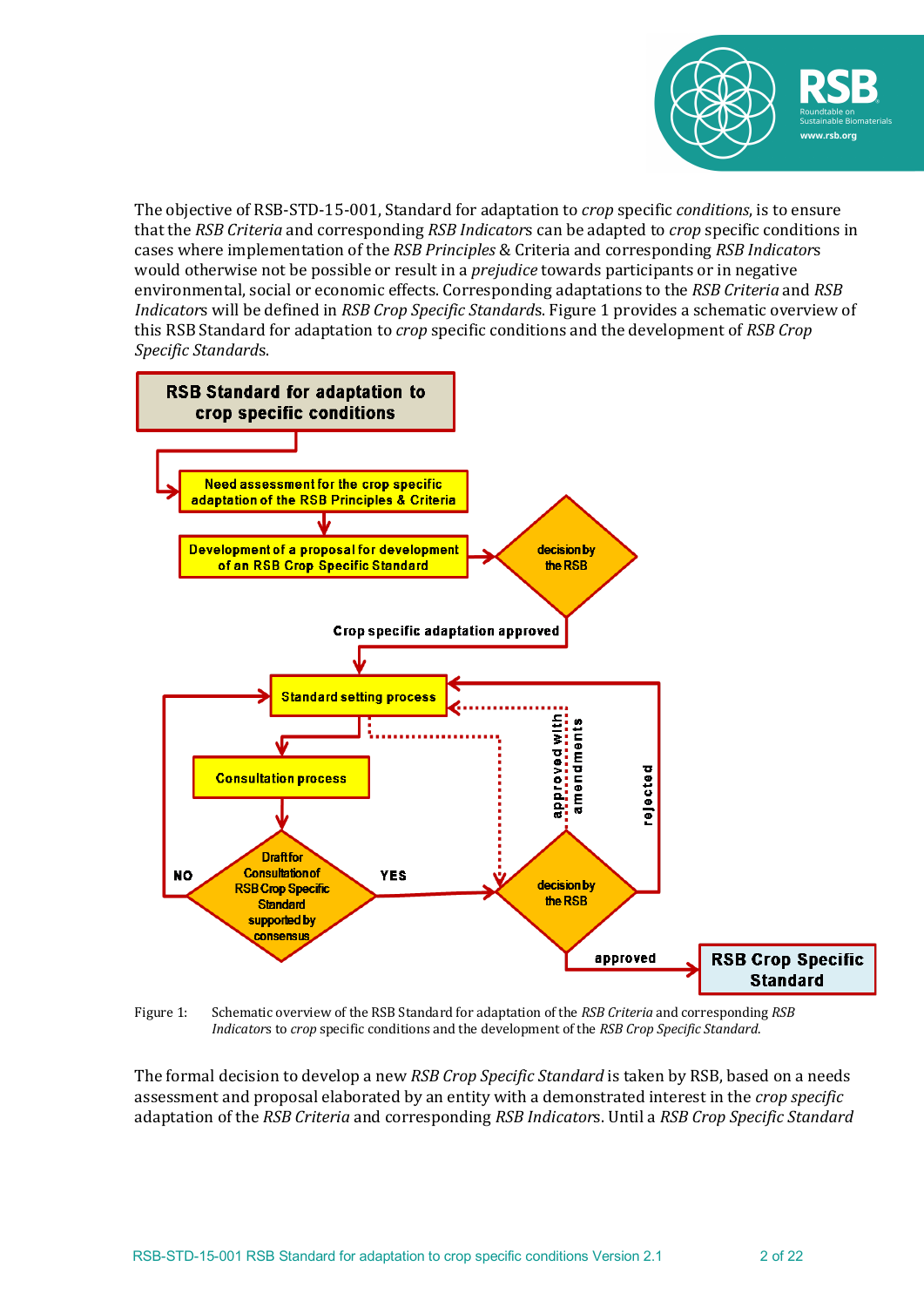

is developed and formally approved by the RSB, the international *RSB Principles* & Criteria are applicable. 

It is recommended that entities/parties interested in the geographic adaptation of RSB Criteria and corresponding RSB Indicators, and/or other RSB standards, contact the RSB before conducting a needs assessment and elaborating a proposal as specified in this standard.

The requirements in this standard are designed to comply with the ISEAL Code of Good Practice for Setting Social and Environmental Standards (2006), and thereby to demonstrate compliance with the applicable requirements of ISO/IEC Guide 59 Code of good practice for standardization, and the WTO Technical Barriers to Trade (TBT) Agreement Annex 3 Code of good practice for the preparation, adoption and application of standards. Excerpts from the TBT Second Triennial Review Annex 4, Principles for the Development of International Standards, Guides and Recommendations with Relation to Articles 2, 5 and Annex 3 of the Agreement have also been referenced, where appropriate.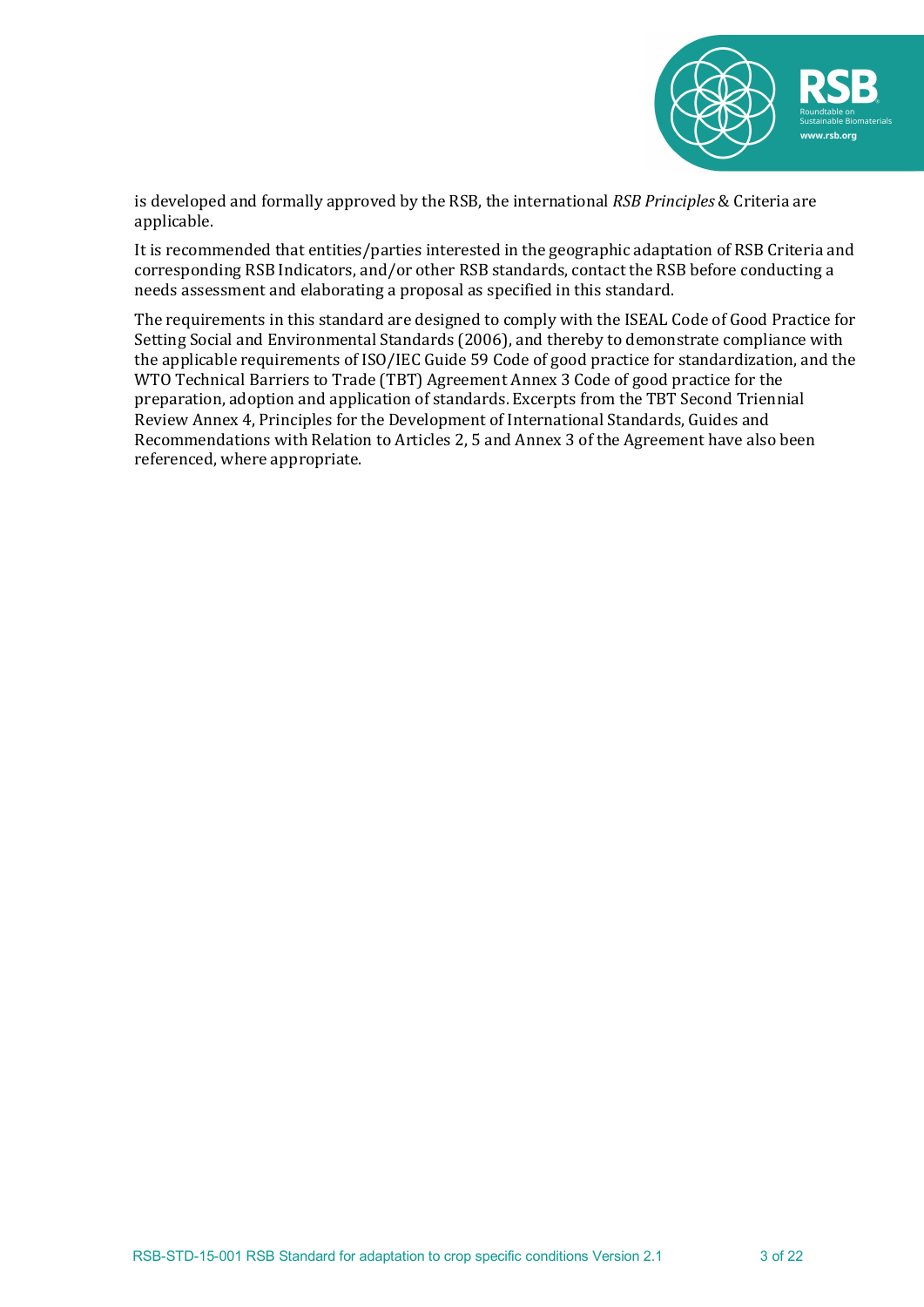

**Table of contents**

- **A. Intent of this standard**
- **B. Scope of this standard**
- **C. Status and effective date**
- **D. Note on the use of this standard**
- **E. References**
- **F. Terms and definitions**
- **G. Requirements**

#### **PART 1: PROCESS**

- **1. General requirements for development of a RSB Crop Specific Standard**
- **2. Process for the development of RSB Crop Specific Standards**

# **PART 2: CONTENT**

- **3. Reference to crop specific scope and conditions**
- **4. Adaptation of** *RSB Criteria* **and Indicators for crop specific conditions**

# **ANNEX A**

Requirements for the written proposal for development of **a RSB Crop Specific Standard**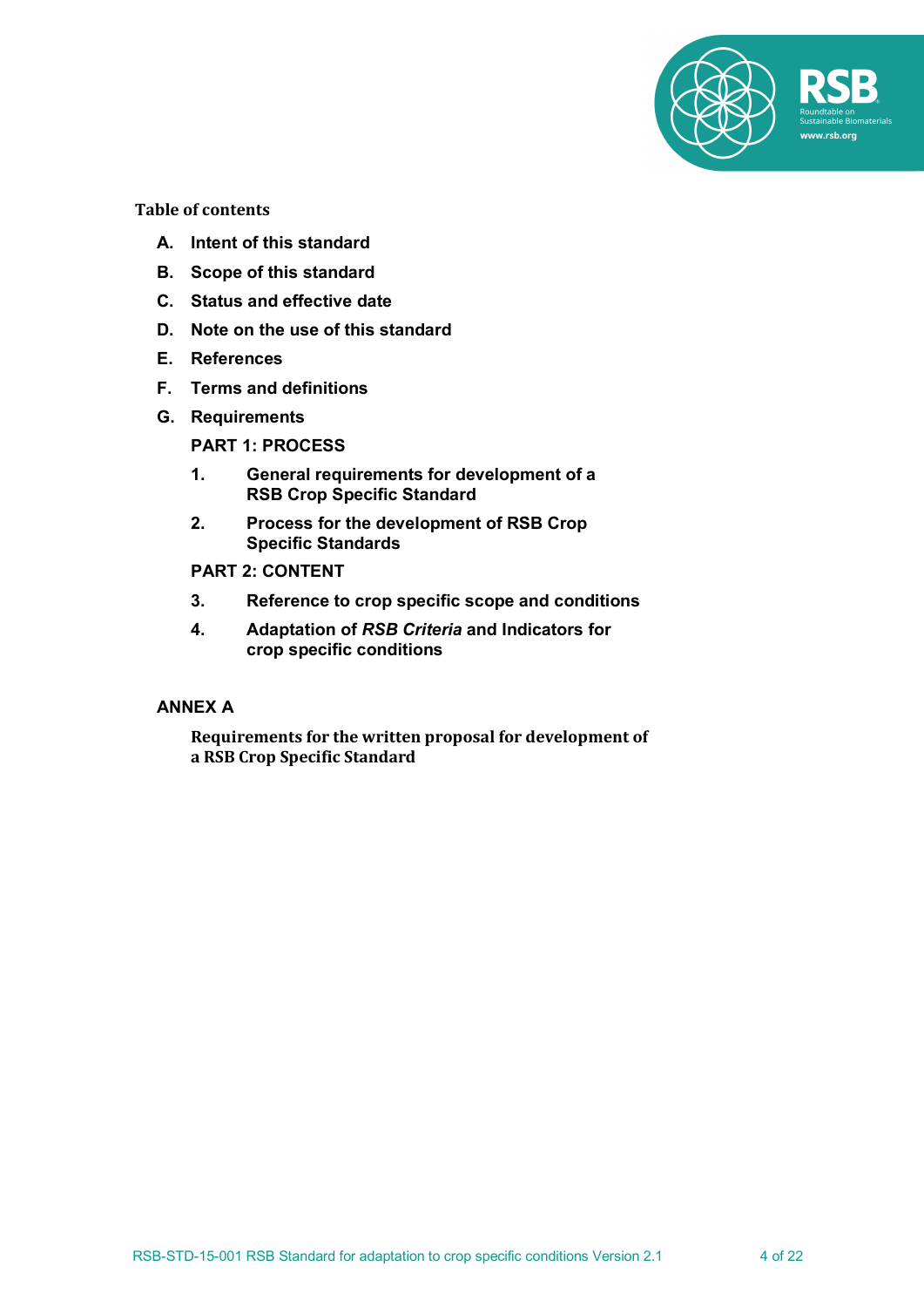

#### **A. Intent of this standard**

This standard is intended to ensure that international *RSB Criteria* and corresponding *RSB Indicator*s can be adapted to political, legal, customary and/or technical social, environmental, cultural, ethical and/or economic conditions specific to the cultivation of a determined *crop*.

Such adaptation shall only be undertaken if compliance with the international *RSB Principles* & Criteria and indicators thereto, and the RSB standards:

- i. do not comprehensively and/or consistently achieve the intent of the *RSB Principles* & Criteria to the cultivation of a determined *crop*;
- ii. resulted or could result in a violation of existing legislation;
- iii. resulted or could result in systematically inconsistent outcomes for different participating operators;
- iv. resulted or could result in systematic negative legal, technical, social, environmental, ethical and/or economic effects in the place of cultivation or its vicinity;
- v. can be facilitated to better address the conditions of specific cultivation methods.

The *crop specific* adaptation of international *RSB Criteria* and corresponding *RSB Indicator*s shall:

- i. follow due process as outlined in this standard;
- ii. ensure that experience, knowledge, concerns and inputs, including technical and scientific expertise, of all relevant and affected *constituent*s and *stakeholder*s are considered transparently, equitably and without prejudice;
- iii. ensure that the resulting *RSB Crop Specific Standard*s is supported by a broad consensus of all relevant and affected *constituent*s and *stakeholder*s;
- iv. be presented to the RSB for decision.

The requirements for the process for the development of the *RSB Crop Specific Standard* listed below are intended to ensure that any entity or person initiating a process for development of a *RSB Crop Specific Standard* is fully able to successfully complete the development process and maintain the resulting *RSB Crop Specific Standard* in the long term. *Constituent*s and *stakeholder*s of a particular *crop* cultivation, who feel that the development of a *RSB Crop Specific Standard* is necessary, but who do not have the ability to initiate such a development process (e.g. for lack of available resources, etc.) should approach the RSB for guidance on the possibilities to address their respective concerns with respect to the *RSB Principles* & Criteria and corresponding indicators.

#### **B.** Scope of this standard

This standard is an international standard and valid worldwide, and specifies the requirements for the adaptation of *RSB Criteria* and corresponding *RSB Indicator*s to *crop*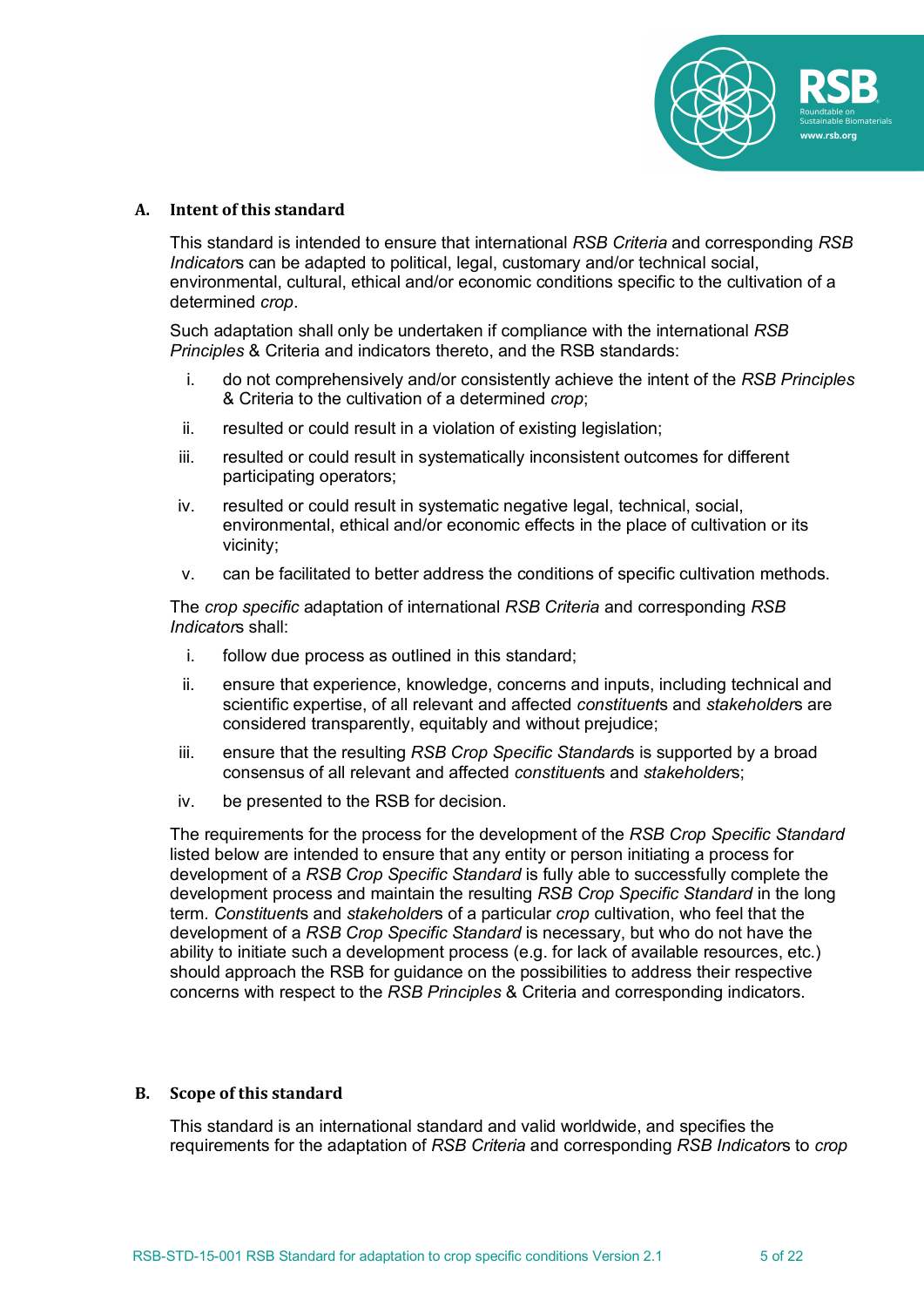

specific conditions.

#### **C. Status and effective date**

The version 2.0 of the *RSB Standard for adaptation to crop specific conditions* shall be effective on 1 March 2011.

#### **D.** Note on use of this standard

All aspects of this standard are considered to be normative, including the intent, scope, standard *effective date*, note on the use of this standard, references, terms and definitions, requirements, and annexes unless otherwise stated. Users implementing this standard shall ensure that the intent of this standard is met. To ensure that the intent of this standard is met users shall implement all of the requirements specified in this standard, and any and all additional measures necessary to achieve the intent of this standard.

#### **E. References**

ISO Guide 59: Code of Good Practice for Standardization. 1994

ISEAL Code of Good Practice for Setting Social and Environmental Standards.P005 - Public Version 4 - January, 2006

WTO Agreement on Technical Barriers to Trade (TBT) Agreement. Annex 3: Code of good practice for the preparation, adoption and application of standards.

WTO TBT Second Triennial Review Annex 4, Principles for the Development of International Standards, Guides and Recommendations with Relation to Articles 2, 5 and Annex 3 of the Agreement

RSB Principles & Criteria, RSB-STD-01-001

#### **F. Terms and definitions**

The Terms and definitions listed below refer to the use of terms in this *RSB Standard for crop* specific adaptation (RSB-STD-15-001). While the terms listed below may be used differently in other documents and contexts, the definitions listed below are binding for this document. Terms used in the text of this standard, for which a definition is provided below, are written in italics. A full list of definitions can be found in *RSB-DOC-10-002 RSB Glossary of terms*.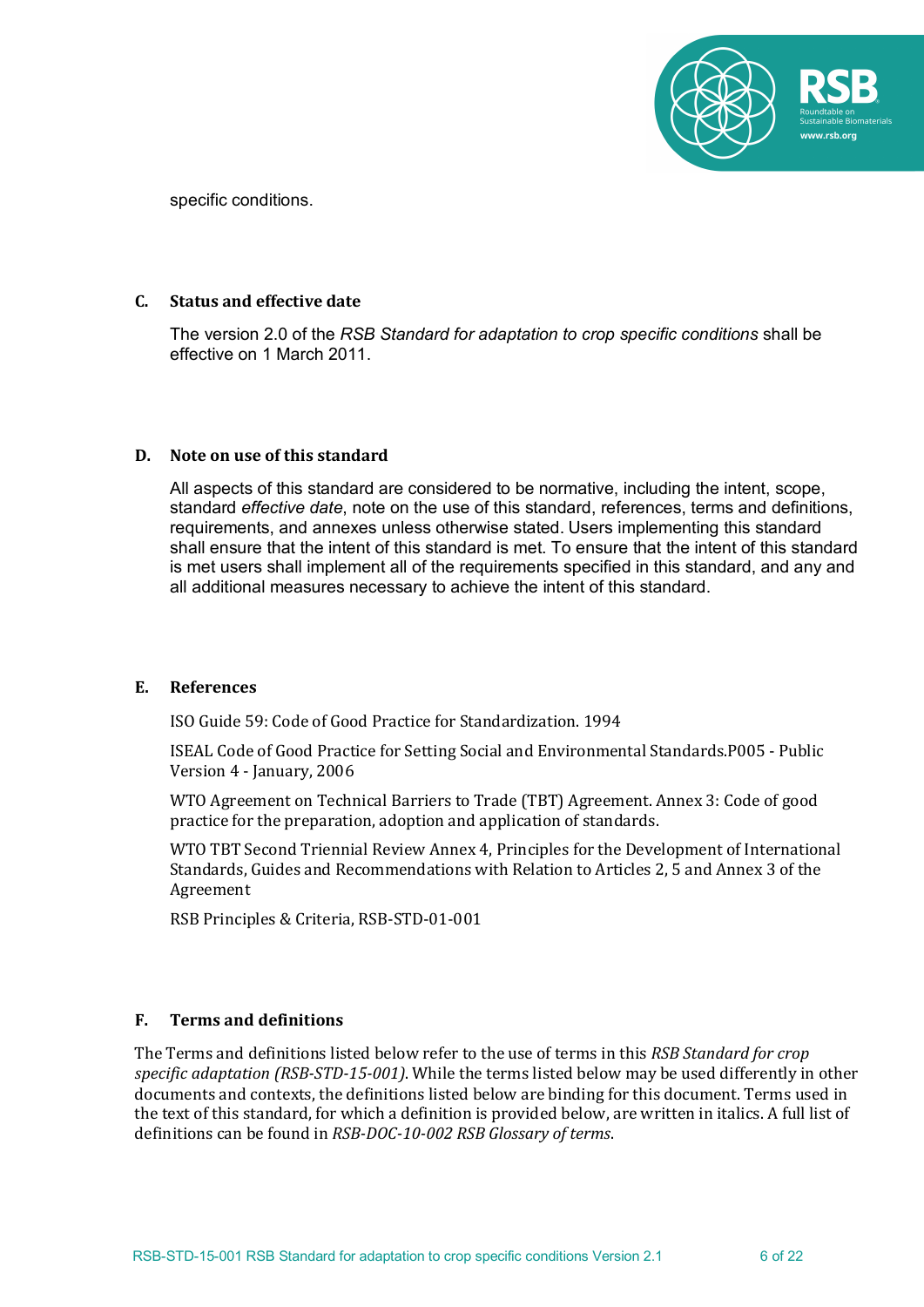

| approval by RSB                                     | decision of acceptance duly taken by the RSB.                                                                                                                                                                                                |
|-----------------------------------------------------|----------------------------------------------------------------------------------------------------------------------------------------------------------------------------------------------------------------------------------------------|
| comments                                            | suggestions, concerns and issues raised by stakeholders<br>during the consultation process.                                                                                                                                                  |
| constituent                                         | see stakeholder.                                                                                                                                                                                                                             |
| crop                                                | plant used for biomass production and the biomass<br>produced based on this plant.                                                                                                                                                           |
| draft for approval                                  | final draft of an RSB Standard ready for submission to the<br>RSB for decision.                                                                                                                                                              |
| effective date                                      | the date when a standard becomes effective and binding<br>for the RSB, its members and constituents and the RSB<br>Certification Systems and its constituents.                                                                               |
| external standards                                  | standards set by another independent standard setting<br>organization.                                                                                                                                                                       |
| facilitator                                         | the x implementation of the proposed process for<br>geographic adaptation of the RSB Criteria and<br>corresponding RSB Indicators and the development of a<br>RSB Crop Specific Standard.                                                    |
| geographic scope                                    | specifies in detail to the political, legal, customary and/or<br>technical social, environmental, cultural, ethical and/or<br>economic conditions which differentiate the particular<br>geographic region from neighboring regions.          |
| particular geographic region                        | geographic region defined by its particular <i>geographic scope</i> .                                                                                                                                                                        |
| prejudice                                           | uneven access to or distribution of social, environmental<br>and/or economic advantages and benefits, of<br>disadvantages and burdens.                                                                                                       |
| public draft                                        | draft of an RSB Standard published for consultation with<br>stakeholders.                                                                                                                                                                    |
| <b>Roundtable on Sustainable</b><br><b>Biofuels</b> | RSB - Roundtable on Sustainable Biofuels<br>EPFL - Ecole Polytechnique Federale De Lausanne<br><b>Energy Center</b><br>Château de Bassenges, Station 5<br>CH - 1015 Lausanne<br>Switzerland<br>web: http://rsb.epfl.ch<br>email: rsb@epfl.ch |
| <b>RSB</b>                                          | see Roundtable on Sustainable Biofuels                                                                                                                                                                                                       |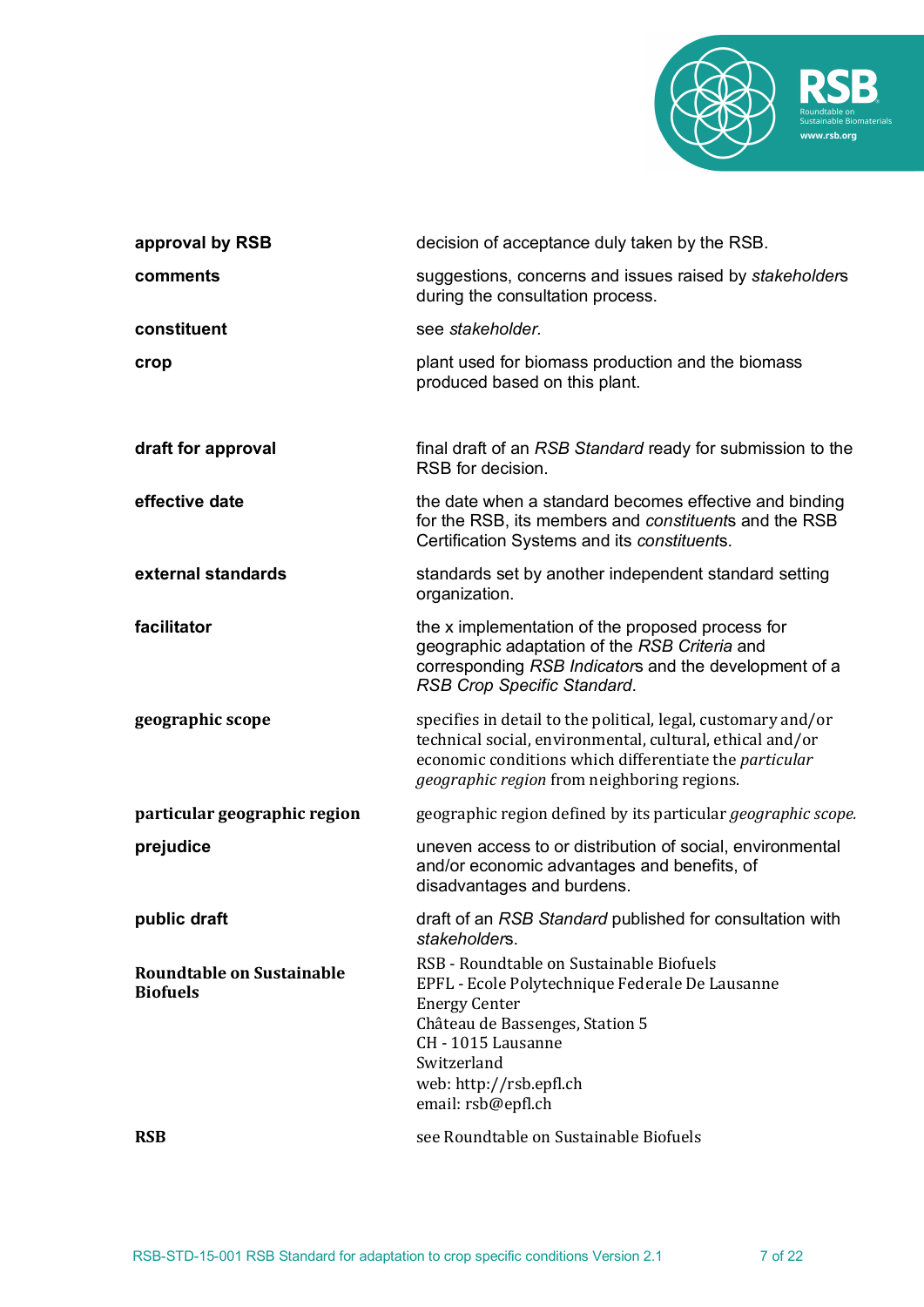

| <b>RSB certification systems</b>  | institutions, constituents, governance mechanisms,<br>processes and relationships which interact systematically<br>to ensure comprehensive and consistent implementation<br>of the RSB Criteria and corresponding RSB Indicators and<br><b>RSB Standards.</b>                                                                                                        |
|-----------------------------------|----------------------------------------------------------------------------------------------------------------------------------------------------------------------------------------------------------------------------------------------------------------------------------------------------------------------------------------------------------------------|
| <b>RSB Criterion</b>              | objective of performance which is specifically and<br>measurably operationalizing an RSB Principle.                                                                                                                                                                                                                                                                  |
| <b>RSB Crop Specific Standard</b> | Standard developed through implementation of this RSB<br>Standard for adaptation to crop specific conditions (RSB-<br>STD-20-003). Standard resulting from adaptation of RSB<br>Criteria and corresponding RSB Indicators to legal,<br>technical, social, environmental, ethical and/or economic<br>conditions specific to the cultivation of a specific crop.       |
| <b>RSB Indicator</b>              | outcome specifying a single aspect of performance which<br>is specifically, measurably and achievably operationalizing<br>an RSB Criterion.                                                                                                                                                                                                                          |
| <b>RSB member</b>                 | Legal entity or natural person participating in the<br>Roundtable on Sustainable Biofuels.                                                                                                                                                                                                                                                                           |
| <b>RSB Principle</b>              | description of the general intent of performance defined by<br>the RSB.                                                                                                                                                                                                                                                                                              |
| <b>RSB Regional Standard</b>      | standard developed through implementation of this RSB<br>Standard for adaptation to geographic conditions.<br>Standard resulting from adaptation of RSB Criteria and<br>corresponding RSB Indicators to political, legal, customary<br>and/or technical social, environmental, cultural, ethical<br>and/or economic conditions in a particular geographic<br>region. |
| <b>RSB Steering Board</b>         | elected governing body of the Roundtable on Sustainable<br>Biofuels consisting of representatives of the RSB<br>members.                                                                                                                                                                                                                                             |
| stakeholder                       | persons, groups or organizations who are directly or<br>indirectly affected by or who can affect an activity, but also<br>include <s and="" concerns<br="" have="" organizations="" people="" who="">about the activity, or who might be responsible agents.</s>                                                                                                     |
| systematic effect                 | an effect which occurs regularly due to a specific set of<br>conditions and not incidentally or randomly.                                                                                                                                                                                                                                                            |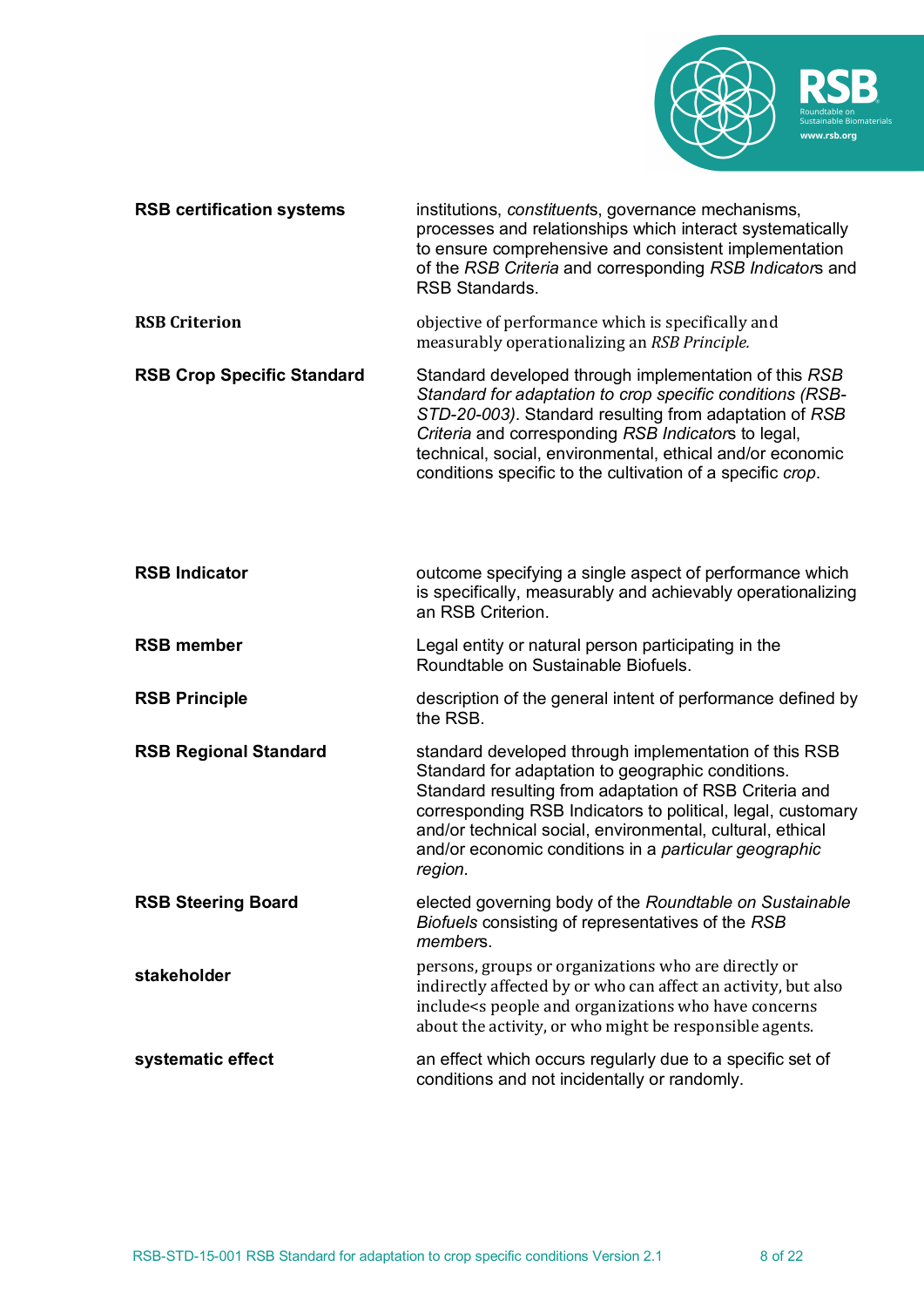

#### **G. Requirements**

#### **PART 1: PROCESS**

### **1.** General requirements for development of a RSB Crop Specific Standard

- 1. 1. A *RSB Crop Specific Standard* may be necessitated and developed if, due to *crop* specific conditions, the implementation of the *RSB* principles, criteria and/or indicators resulted or would result in one or more of the following effects:
	- i. compliance with the *RSB* principles, criteria and/or indicators does not comprehensively and/or consistently achieve the intent of the *RSB Principles* & Criteria,
	- ii. compliance with the *RSB* principles, criteria and/or indicators resulted or could result in a violation of existing legislation,
	- iii. compliance with the *RSB* principles, criteria and/or indicators resulted or could result systematically in inconsistent outcomes for different participating operators,
	- iv. compliance with the *RSB* principles, criteria and/or indicators resulted or could result systematically in negative, legal, technical social, environmental, cultural, ethical and/or economic impacts in the place of cultivation and its vicinity,
	- v. compliance with the *RSB* principles, criteria and/or indicators can be facilitated to better address the conditions of specific cultivation methods.
	- 1. 2. The process for development of a *RSB Crop Specific Standard* may be initiated by any entity and/or natural person with a demonstrated political, legal, customary and/or technical social, environmental, cultural, ethical and/or economic interest in the *crop* specific adaptation of the *RSB Criterig* and Indicators and the development of the *RSB Crop Specific Standard*.

Note: It is recommended that any entity and/or natural person intending to initiate the development a *RSB Crop Specific Standard* contact the RSB for necessary guidance and support.

- 1. 3. The development of a *RSB Crop Specific Standard*, and all associated processes (e.g. needs assessment, proposal development, proposal decision by RSB, standard setting, consultation, standard decision by RSB, etc.) and results (e.g. new standards, revised standards, associated documents and guidance, etc.) shall meet the intent of the *RSB Principles* & Criteria and shall not conflict with and/or contradict the *RSB* standard and/or the *RSB certification systems*.
- 1. 4. Upon full and unconditional approval, the *RSB Crop Specific Standard* shall be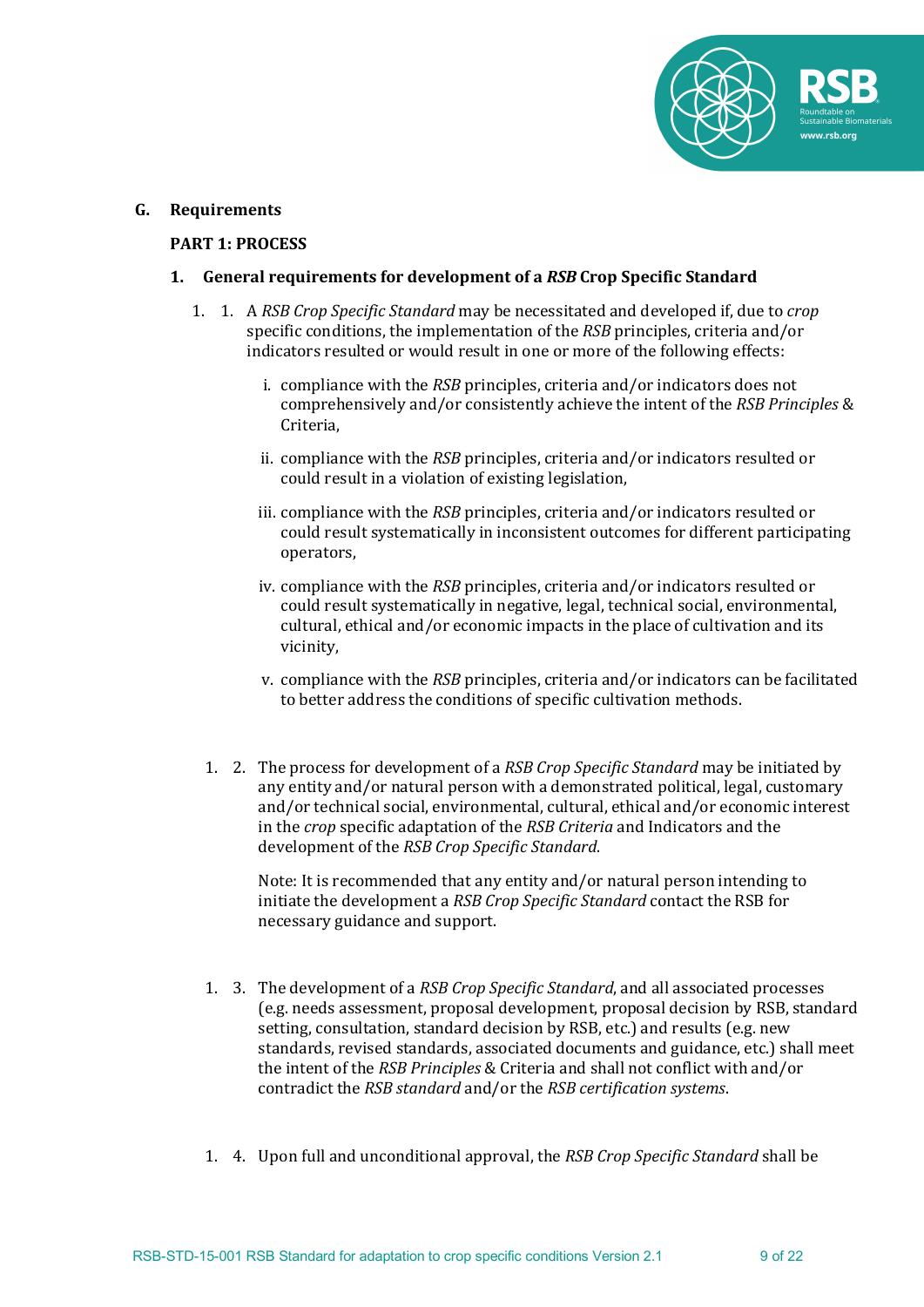

effective as of the *effective date*. 

1. 5. *RSB* members and *constituents*, and the *RSB Certification Systems* and its *constituents* in the particular geographic region, which have already implemented the *RSB Principles* & Criteria without *crop* specific adaptation, shall implement the *RSB Crop Specific Standard* within 1 year of its *effective date*.

### 2. Process for the development of RSB Crop Specific Standards

- 2. 1. Proposals to develop a *RSB Crop Specific Standard* may be presented by any legal entity or natural person with a demonstrated political, legal, customary and/or technical social, environmental, cultural, ethical and/or economic interest in the *crop* specific adaptation of the *RSB Criteria* and Indicators and the development of the *RSB* Crop Specific Standard.
- 2. 2. The formal decision to authorize the development of a *RSB Crop Specific Standard* shall be taken by *RSB*.
- 2. 3. The decision of RSB shall be based on a written proposal, which meets the requirements specified in Annex A - **Requirements for the written proposal for development of a** *RSB Crop Specific Standard.*
- 2. 4. Prior to the decision on the development of a RSB Crop Specific Standard, the written proposal shall be circulated to the *RSB* and the *RSB members* for review and *comments*.
- 2. 5. Subject to compliance with the requirements specified in this standard, the decision on adopting or rejecting the proposal to develop a *RSB Crop Specific Standard* shall be formally taken by the *RSB* and be publicly announced, e.g. through publication in the *RSB* Newsletter and on the *RSB* website.
- 2. 6. The *Facilitator* shall serve as the contact point between the RSB and the development process of a *RSB Crop Specific Standard*. The *Facilitator* shall be held technically, legally, financially and politically accountable, responsible and liable for the transparent, implementation of the process for a *RSB Crop Specific Standard* as proposed to and decided by the *RSB*. The RSB shall, at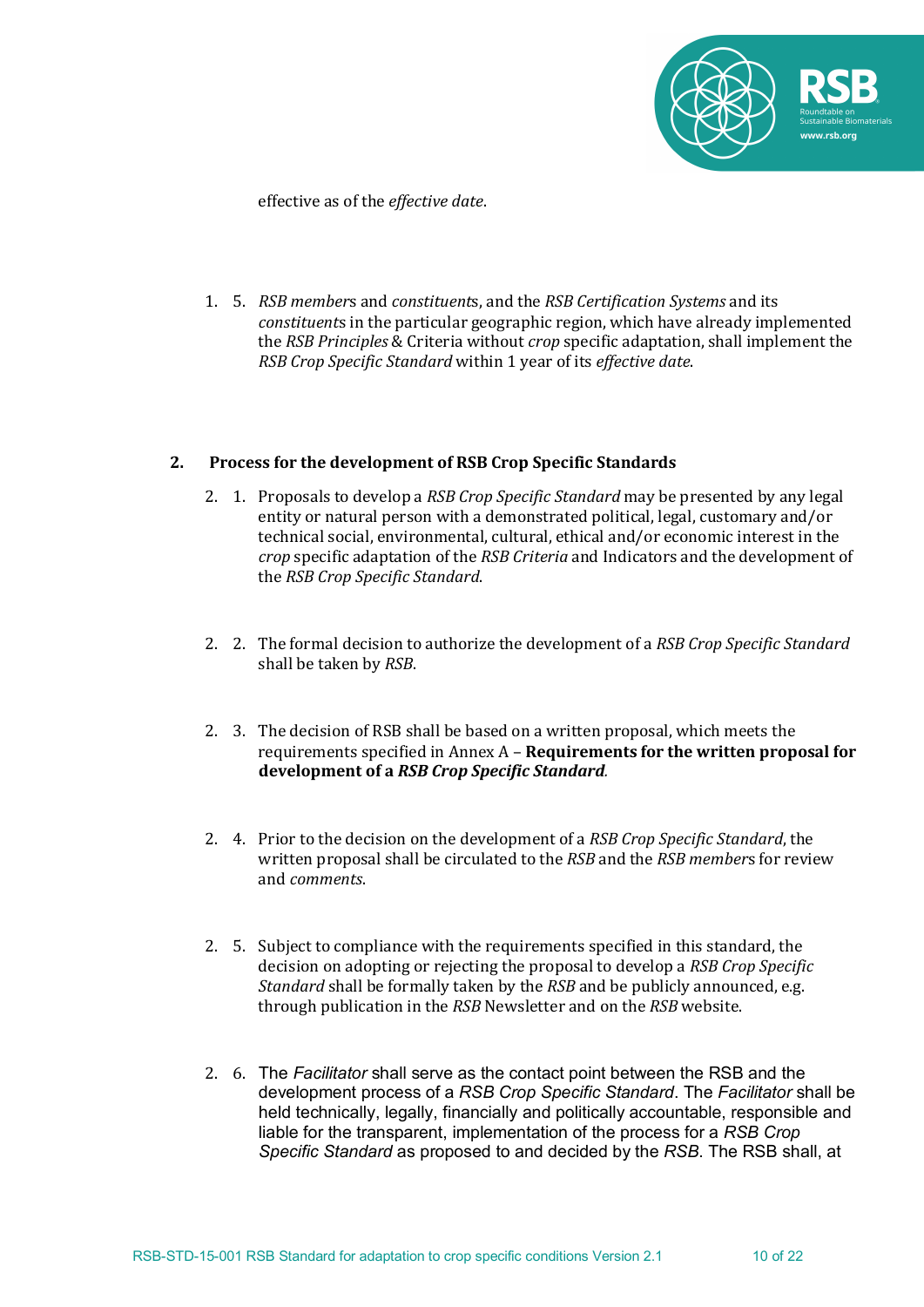

its sole discretion, accept or reject delegation of the technical, legal, financial and political accountability and responsibility for the transparent implementation of the proposed process to another independent third party.

- 2. 7. The *Facilitator* shall:
	- 1. enter into an agreement with the *RSB* (e.g. memorandum of understanding, contract, etc.) detailing the technical, legal, financial and political accountabilities, responsibilities and liabilities for the transparent implementation of the proposed process for the development of a *RSB Crop Specific Standard*;
	- 2. implement the agreement with the *RSB* and the proposed process for the development of an *RSB Crop Specific Standard* as outlined in the proposal approved by the *RSB*;
	- 3. report to the *RSB* periodically on the progress of the process the development of the *RSB Crop Specific Standard*;
	- 4. present to the *RSB* for decision, any changes to the process for the development of the *RSB Crop Specific Standard*;
	- 5. report to the *RSB* upon the successful completion, suspension and/or termination of the process for the development of the *RSB Crop Specific Standard*;
	- 6. present to the *RSB* for decision the *draft for approval by RSB* of the *RSB Crop Specific Standard* including a comprehensive documentation of the process for the development of the *RSB Crop Specific Standard* and all other relevant documentation. This documentation shall, in particular, include detailed reference:
		- 1. to comprehensive consultation of the *RSB Crop Specific Standard*s, and to any and all experience, knowledge, concerns and inputs provided by relevant and affected *stakeholder*s and *constituent*s, and
		- 2. on how these were considered transparently, equitably and without prejudice.
		- 3. to an updated comprehensive and detailed strategy and program for long term maintenance of the *RSB Crop Specific Standard* with specific reference to the long term viability and stability of the strategy and program for long term maintenance.
- 2. 8. The RSB shall evaluate:
	- 1. the *draft for approval* of the *RSB Crop Specific Standard* and related documentation for compliance with this standard, comprehensiveness, consistency and feasibility;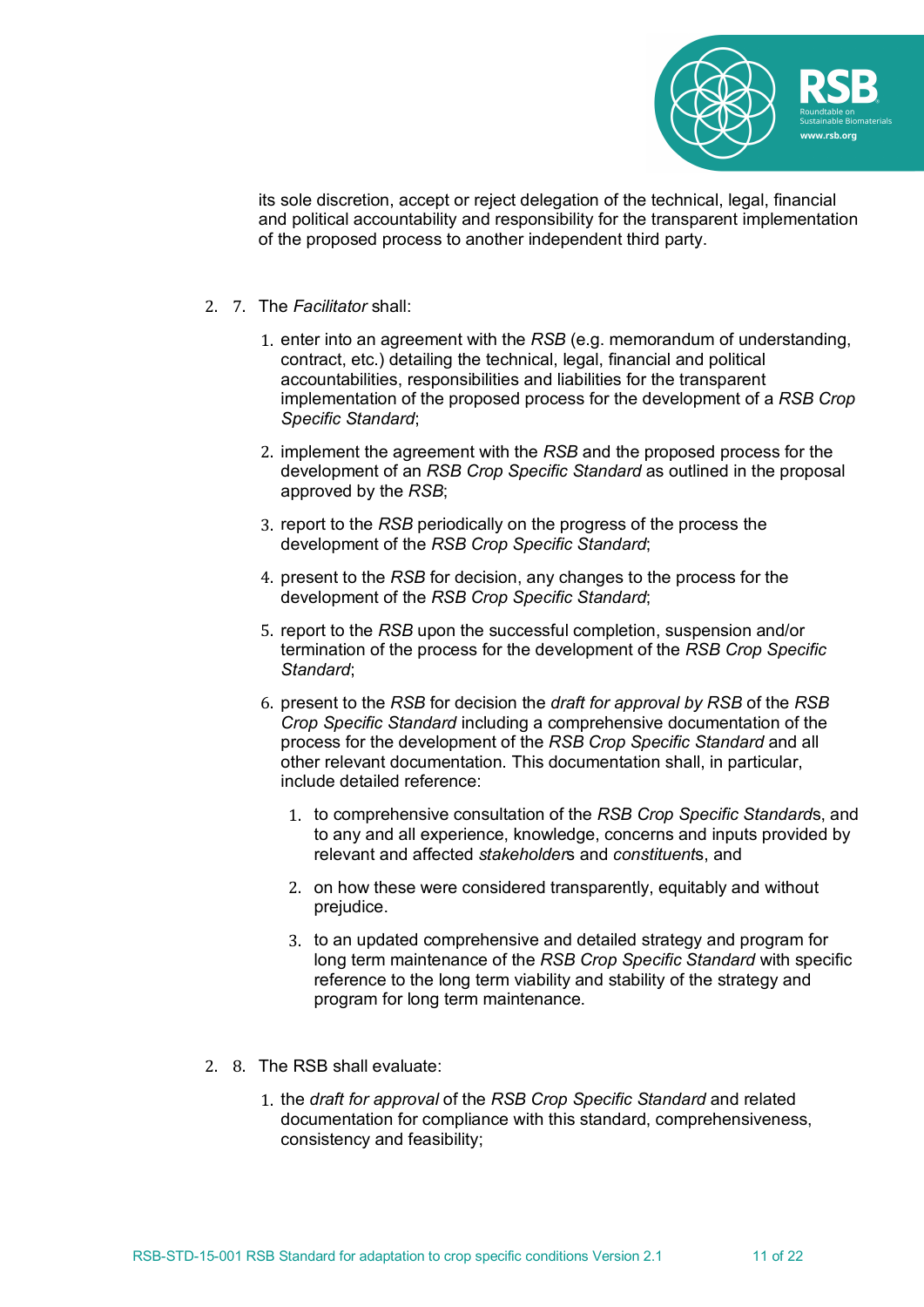

- 2. the process for developing the *RSB Crop Specific Standard* and related documentation for compliance with this standard;
- 3. the *draft for approval* of the *RSB Crop Specific Standard* for any conflict or potential conflict with:
	- 1. the *RSB Principles* & Criteria including their respective indicators and the intent of the *RSB Principles* & Criteria,
	- 2. other *RSB Crop Specific Standard*s;
	- 3. RSB Regional Standards,
	- 4. RSB Standards for adaption to existing Biomass / Biofuels standards,
	- 5. RSB Standards for adaption to existing Biomass / Biofuels schemes,
	- 6. other RSB standards, and/or
	- 7. other international standards;
- 4. the strategy and program for long term maintenance of the *RSB Crop Specific Standard* including in particular its long term viability and stability.
- 2. 9. RSB shall, at its sole discretion, either:
	- 1. approve the *RSB Crop Specific Standard*; or
	- 2. approve the *RSB Crop Specific Standard*, with amendments; or
	- 3. reject the *RSB Crop Specific Standard*.
- 2. 10. If RSB approves the *RSB Crop Specific Standard*, it shall make the *RSB Crop Specific Standard* publicly available. The *RSB Crop Specific Standard* shall then be binding for and be implemented by all participating operators and *constituents* cultivating and/or processing the *crop* as specified in its intent and scope.
- 2. 11. If RSB approves the *RSB Crop Specific Standard* with minor amendments, it shall advise the *Facilitator* on the amendments required. The *Facilitator* shall implement these amendments directly or submit to the RSB a proposal on how the amendments will be addressed.
- 2. 12. If RSB rejects the *RSB Crop Specific Standard*, it shall state the reasons for the rejection, and may suggest what steps it considers necessary in order to address its concerns. The *Facilitator* shall consider these reasons and submit to the RSB a proposal on how to address these reasons for rejection.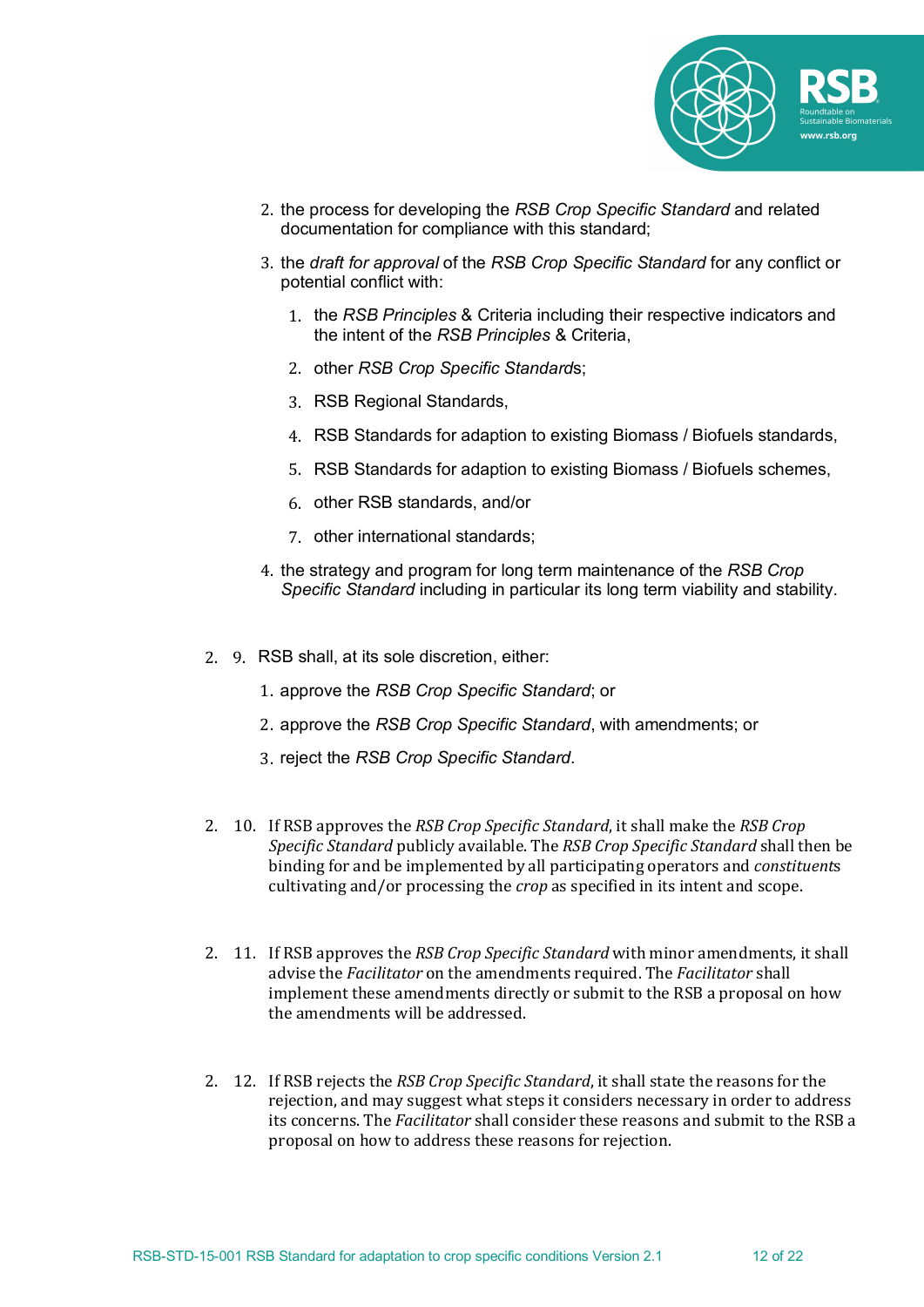

- 2. 13. RSB shall keep the following records for each *RSB Crop Specific Standard* developed:
	- 1. written proposal for the development of the *RSB Crop Specific Standard*;
	- 2. documentation of the *approval* by the RSB of the proposal for the development of the *RSB Crop Specific Standard*;
	- 3. agreement with the *Facilitator*;
	- 4. names and affiliations of members of the consultation process, and of all other *stakeholder*s and *constituent*s that were approached, contacted, invited, engaged, consulted in the process for the development of the *RSB Crop Specific Standard*;
	- 5. copies of all inputs and *comments* provided to the process for the development of the *RSB Crop Specific Standard* and the names and affiliations of the *stakeholder*s that provided the input and comment;
	- 6. copies of all responses to *stakeholder* input and comment;
	- 7. copies of all draft standards compiled in the process for the development of the *RSB Crop Specific Standard*;
	- 8. a description of all departures from this standard and all other RSB standards;
	- 9. the *draft for approval* of the *RSB Crop Specific Standard* and accompanying documentation as it was submitted to the RSB for *approval*;
	- 10. documentation of the decisions by the RSB.

#### **PART 2: CONTENT**

#### **3.** Reference to crop specific scope and conditions

- 3. 1. The Crop Specific Standard shall, in its introduction, describe the *crop* that makes the development of the *RSB Crop Specific Standard* necessary. The scope of the standard shall specify the trade name(s) and botanical name(s) of the plant or family of plants used for the production of biomass, and the specific legal, technical, social, environmental, biological ethical and/or economic conditions with regard to their cultivation method.
- 3. 2. The *RSB Crop Specific Standard* shall specify in its intent that the intent of the *RSB*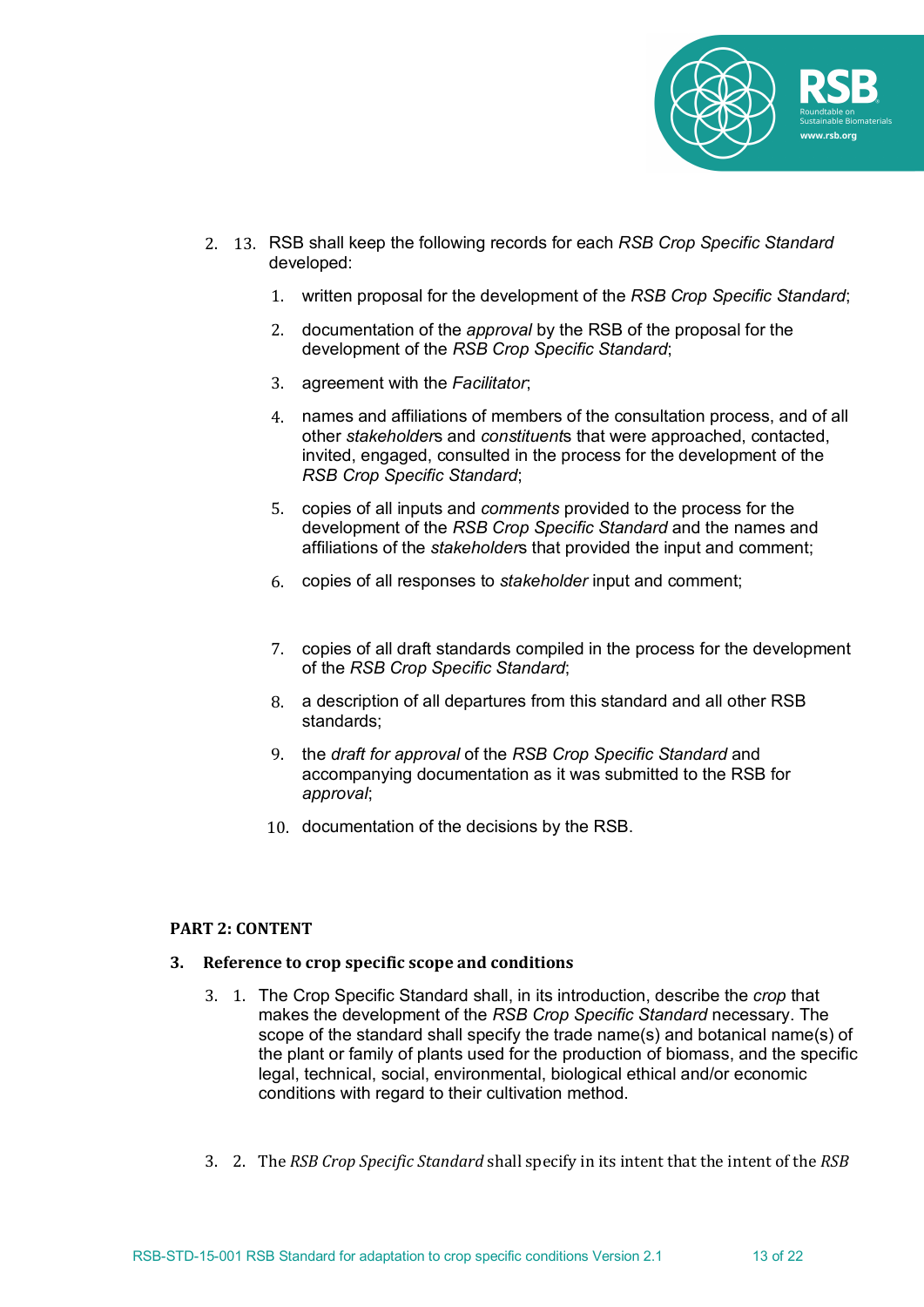

*Principles* & Criteria shall be met.

3. 3. The *RSB Crop Specific Standard* shall specify the scope to which it applies.

## **4. Adaptation of RSB Criteria and Indicators for crop specific conditions**

### **4. 1.** Needs assessment for the development of the RSB Crop Specific Standard

4. 1. 1. The needs assessment for the development of the *RSB Crop Specific Standard* shall be conducted as outlined in Figure 2 and specified in the following requirements of this standard. The documentation of the needs assessment shall be part of the proposal for the development of a *RSB Crop Specific Standard*.



Figure 2: Schematic overview of the assessment of the needs for *crop* specific adaptation of the *RSB Criteria* and corresponding *RSB Indicators* and development of a *RSB Crop Specific Standard*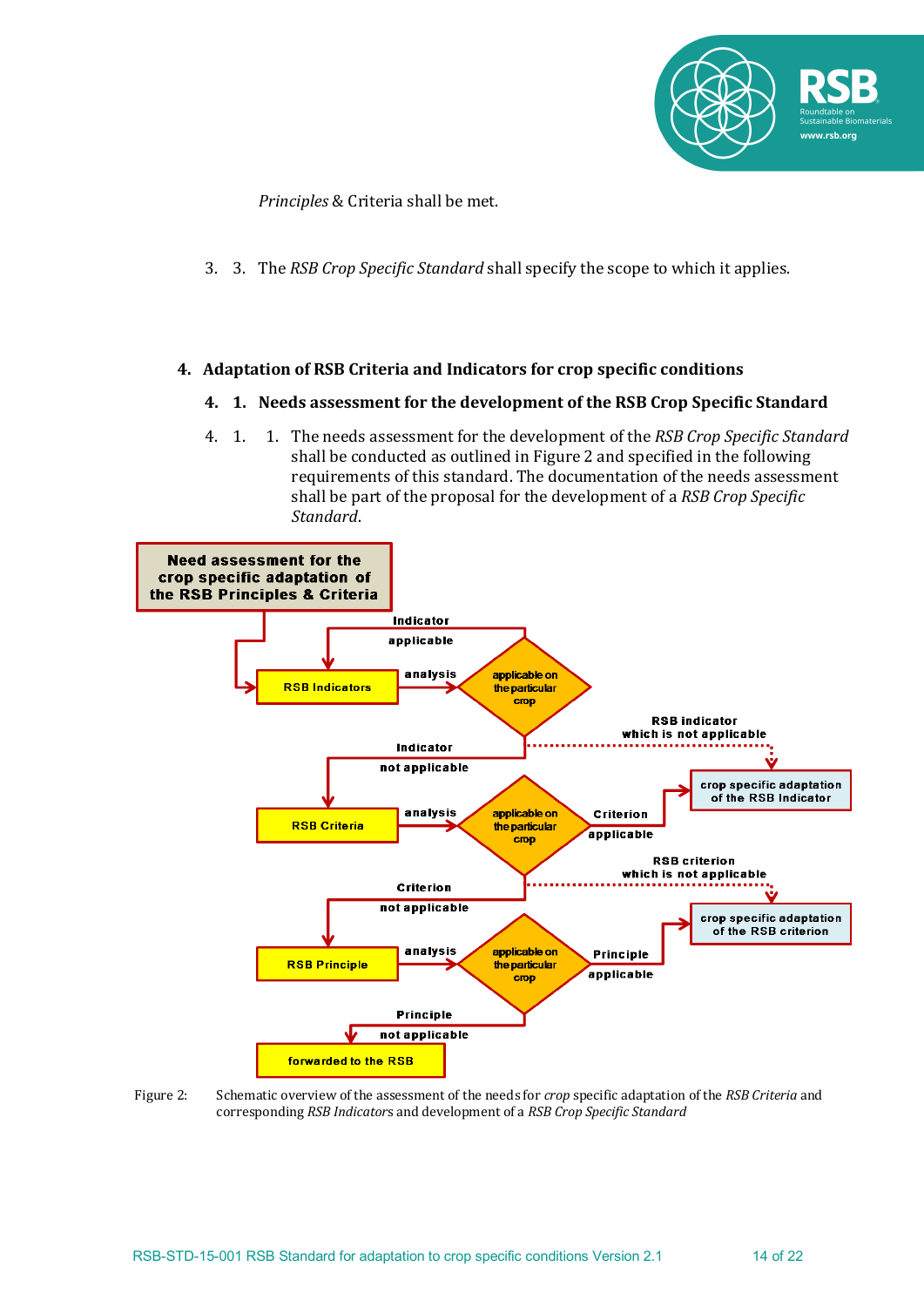

- 4. 1. 2. The *Facilitator* shall analyze the applicability of each *RSB Indicator* to the *crop* specific conditions. Analysis of the applicability of each *RSB Indicator* shall include a detailed evaluation whether implementation of the *RSB Principles*, *Criteria* and/or *Indicators* leads to one or more of the following results listed in  $1.1$ , points i.-v.
- 4. 1. 3. If an *RSB Indicator* is found to lead to one or more of the results listed in 1.1, points *i.-v.*,
	- 1. the corresponding analysis and rationale shall be provided in the documentation of the needs assessment,
	- 2. the applicability of the corresponding *RSB Criterion* shall be analyzed,
	- 3. If the corresponding *RSB Criterion* is found to be applicable and to not lead to one or more of the results listed in 1.1, points i.-v, the *RSB Indicator*, which was analyzed, shall be adapted to the *crop* specific conditions.
	- 4. the adaptation of the *RSB Indicator* analyzed shall ensure that the intent of the corresponding *RSB Criterion* is met.
- 4. 1. 4. If an *RSB Criterion* is found not to be applicable and to lead to one or more of the results listed in  $1.1$ , points i.-v.,
	- 1. the corresponding analysis and rationale shall be provided in the documentation of the needs assessment,
	- 2. the applicability of the corresponding *RSB Principle* shall be analyzed,
	- 3. if the corresponding *RSB Principle* is found to be applicable and to not lead to one or more of the results listed in1.1, points i.-v., the *RSB Criterion* which was analyzed shall be adapted to the *crop* specific conditions,
	- 4. the adaptation of the *RSB Criterion* which was analyzed shall ensure that the intent of the corresponding *RSB Principle* is met.
- 4. 1. 5. If an *RSB Principle* is found to not be applicable and to lead to one or more of the results listed in 1.1, points i.-v., the full documentation of the analysis shall be forwarded to the RSB for consideration.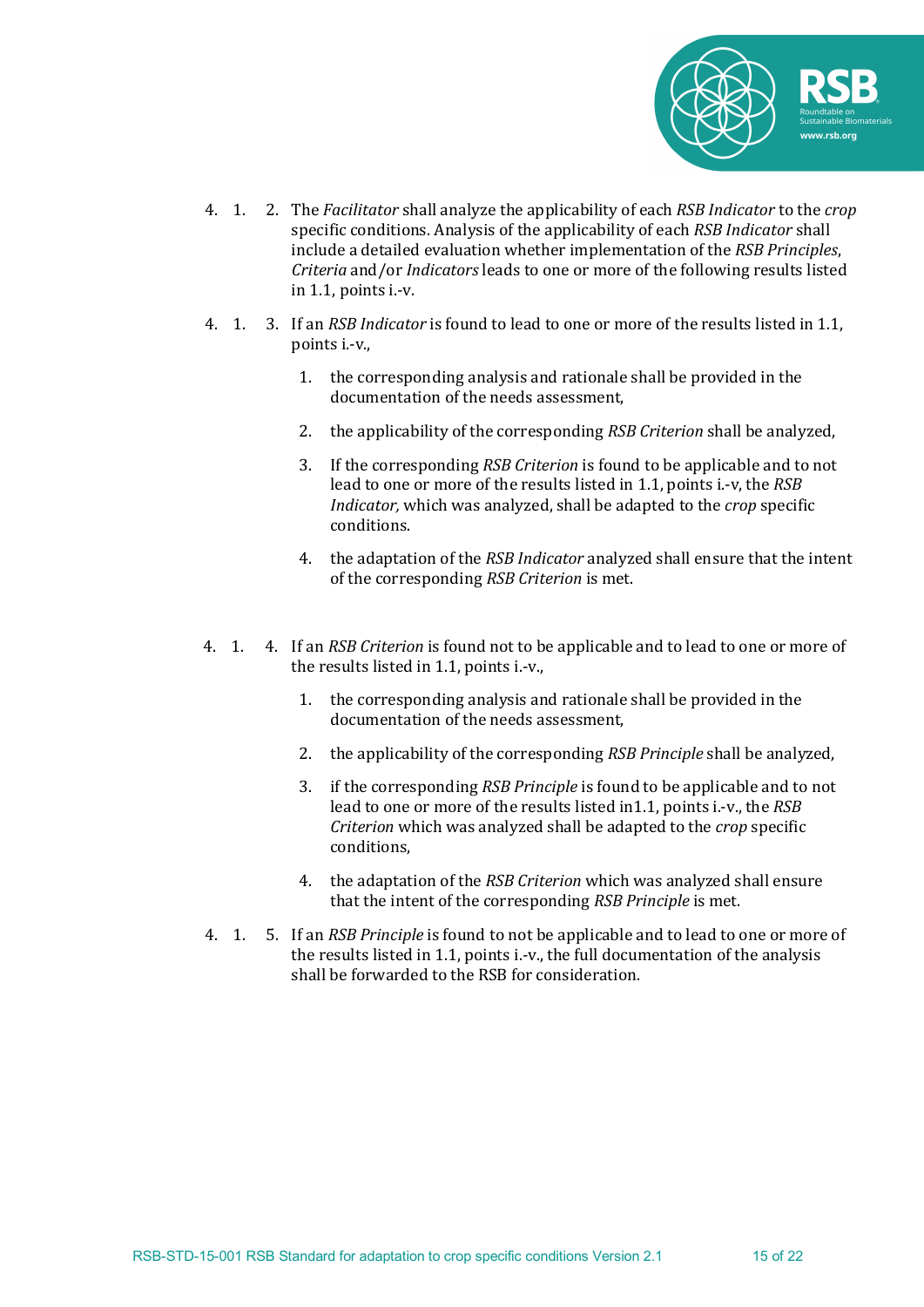

# **4. 2. Crop specific adaptation of the RSB Indicators and RSB Criteria identified**

4. 2. 1. The *crop* specific adaptation of the *RSB Indicators* and *RSB Criteria* and the development of a *RSB Crop Specific Standard* shall be conducted as outlined in Figure 3 and specified in the following binding requirements.



Figure 3: Schematic overview of the *crop* specific adaptation of the *RSB Indicators* and *RSB Criteria* and development of the *RSB Crop Specific Standard*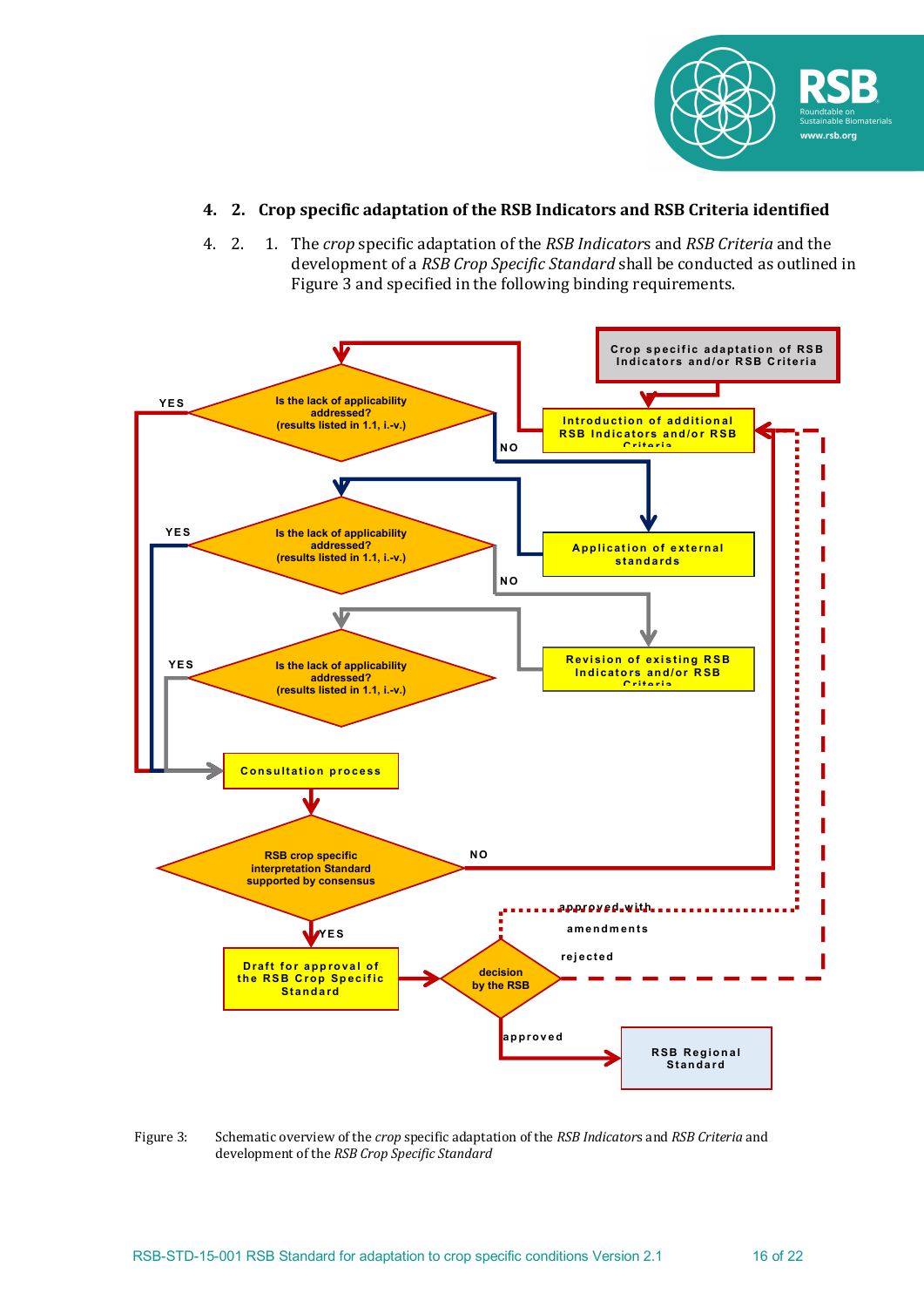

- 4. 2. 2. Any adaptation of and changes to *RSB Indicators* and/or *RSB Criteria* shall be limited to those *RSB Indicators* and *RSB Criteria* documented in the needs assessment to be not applicable and to lead to one or more of the results listed in 1.1, points i.-v.
- 4. 2. 3. If the lack of applicability (results listed in 1.1, points i.-v.) can be addressed through the introduction of additional *RSB Indicators* and/or *RSB Criteria*, the process for geographic adaptation shall identify and introduce such additional *RSB Indicators* to meet the intent of the corresponding *RSB Criterion* and/or such additional *RSB Criteria* to meet the intent of the corresponding *RSB Principle*.
- 4. 2. 4. If the lack of applicability (results listed in 1.1, points i.-v.) cannot be addressed through the introduction of additional *RSB Indicators* and/or *RSB Criteria*, but through the application of *external standards*, the process for geographic adaptation shall identify and specify such *external standards* to meet the intent of the corresponding *RSB Criterion* and/or the corresponding *RSB Principle*.
- 4. 2. 5. If the lack of applicability (results listed in 1.1, points i.-v.) cannot be addressed through the introduction of additional *RSB Indicators* and/or *RSB Criteria*, or through the application of *external standards*, the process for geographic adaptation shall revise the *RSB Indicator* to meet the intent of the corresponding *RSB Criterion* and/or the *RSB Criterion* to meet the intent of the corresponding *RSB Principle*.
- 4. 2. 6. The requirements listed in PART2, section  $4.2.3$ .  $-4.2.5$ . shall be repeatedly applied for each of the *RSB Indicators* and *RSB Criteria* identified as not applicable in the needs assessment.
- 4. 2. 7. The Crop Specific Standard shall include the wording of all *RSB Principles*, *RSB Criteria* and *RSB Indicators*, including those which were adapted and those which remained unchanged in the same order as they are prescribed in the *RSB Principles* & Criteria and the corresponding *RSB Indicators*.
- 4. 2. 8. New or adapted *RSB Criteria* and/or *RSB Indicators*, and/or *external standards* specified shall not be defined in terms of design or descriptive characteristics, and shall not favor a particular technology or patented item.
- 4. 2. 9. New or adapted *RSB Criteria* and/or *RSB Indicators*, and/or *external standards* specified shall only include elements that contribute to the achievement of the objective of the corresponding *RSB Principle* or *RSB Criterion*.
- 4. 2. 10. New or adapted *RSB Criteria*, and/or *external standards* specified shall specify objectives of practice and performance that are specific and measurable during an evaluation.
- 4. 2. 11. New or adapted *RSB Indicator*, and/or *external standards* specified shall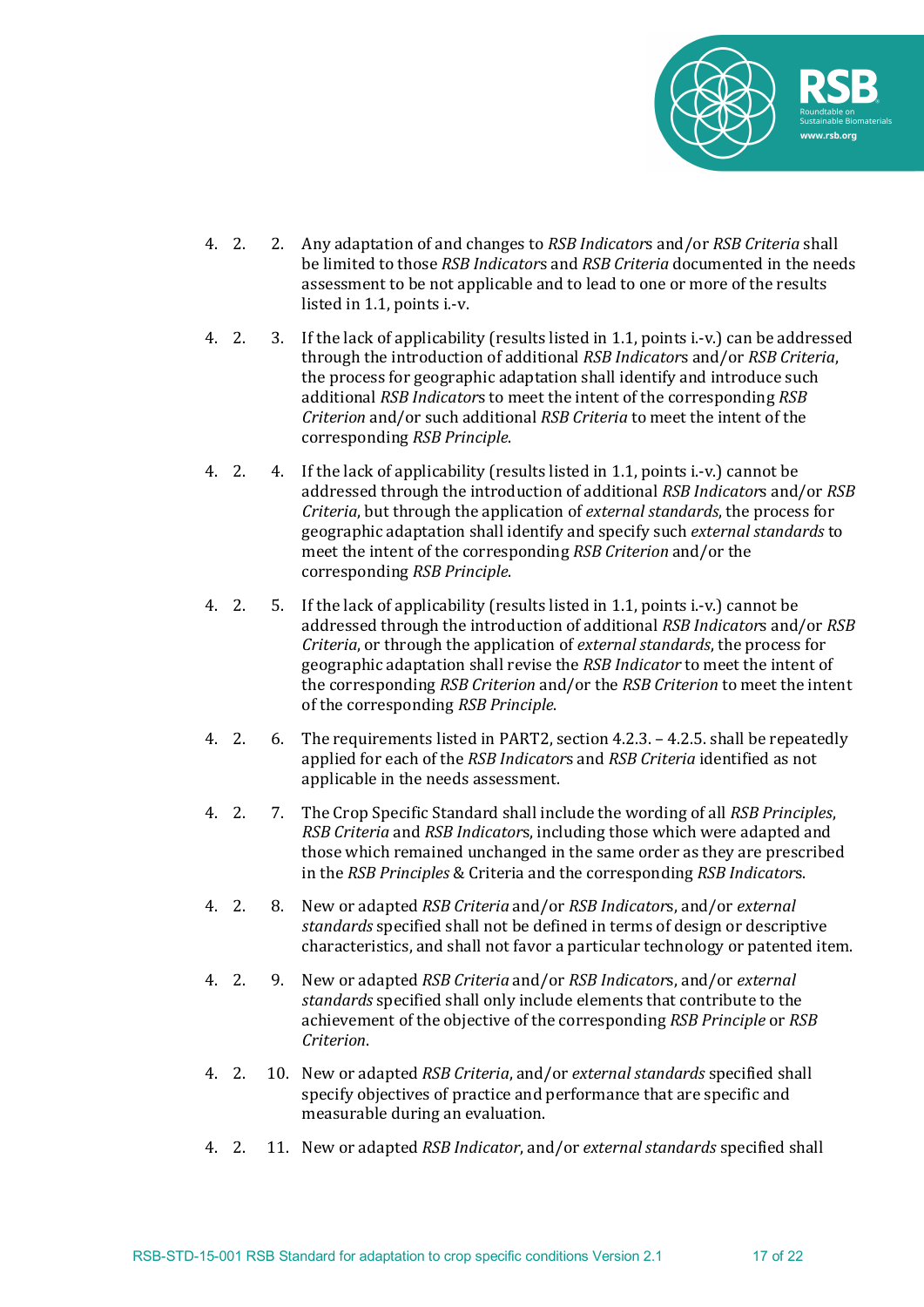

specify outcomes or levels (i.e. thresholds) of performance that are specific and measurable during an evaluation.

- 4. 2. 12. The meaning of the *RSB Indicators* and the level of performance required to comply with the *RSB Indicators* shall be clear to the user.
- 4. 2. 13. Each *RSB Indicator* shall refer to a single aspect of performance to be evaluated. An *RSB Indicator* which includes more than one aspect to be evaluated shall list these aspects separately as sub-divisions of the *RSB Indicator*.
- 4. 2. 14. *RSB Criteria* and *RSB Indicators* shall be free from subjective elements. The use of such phrases as "ordinarily", "substantial", "proactive", "appropriate to", "minimize", "wherever possible", "thorough" or "best available" or similar terms requiring subjective judgment shall be avoided.
- 4. 2. 15. The Crop Specific Standard shall be written using a clear and consistent vocabulary which uses or permits unambiguous translation of the following English words in accordance with the specific meanings given below:
	- 1. the words 'shall' indicates a binding requirement of the standard, and the words 'shall not' to indicate a binding prohibition. A binding requirement must be complied with to achieve compliance with the standard.
	- 2. the words 'should' or 'should not' indicate a recommendation, rather than a requirement or prohibition. If a recommendation is not complied with, the participating operator and the certification body evaluating the participating operator shall demonstrate that implementation of the indicator was not necessary to achieve the intent of the criterion.
	- 3. the words 'may' or 'may not' indicate an optional or a permitted course of action, within the limits of the standard.
	- 4. the words 'need not' indicate that a specified course of action is not a requirement.
- 4. 2. 16. The new or adapted *RSB Criteria* and/or *RSB Indicators* shall include examples of means of verification for every *RSB Indicator*.
- 4. 2. 17. The new or adapted *RSB Criteria* and/or *RSB Indicators* shall include clear supplementary information as necessary to identify any categories of users to whom special provisions are applicable (e.g. small operators, large operators, vertically integrated operations, communities, indigenous peoples, etc).
- 4. 2. 18. The new or adapted *RSB Criteria* and/or *RSB Indicators* may include guidance notes to help participating operators, accreditation bodies, certification bodies, auditors or others in using the *RSB Crop Specific Standard*. In all cases the *RSB Crop Specific Standard* shall state that guidance or applicability notes shall not be normative.
- 4. 2. 19. The new or adapted *RSB Criteria* and/or *RSB Indicators* may include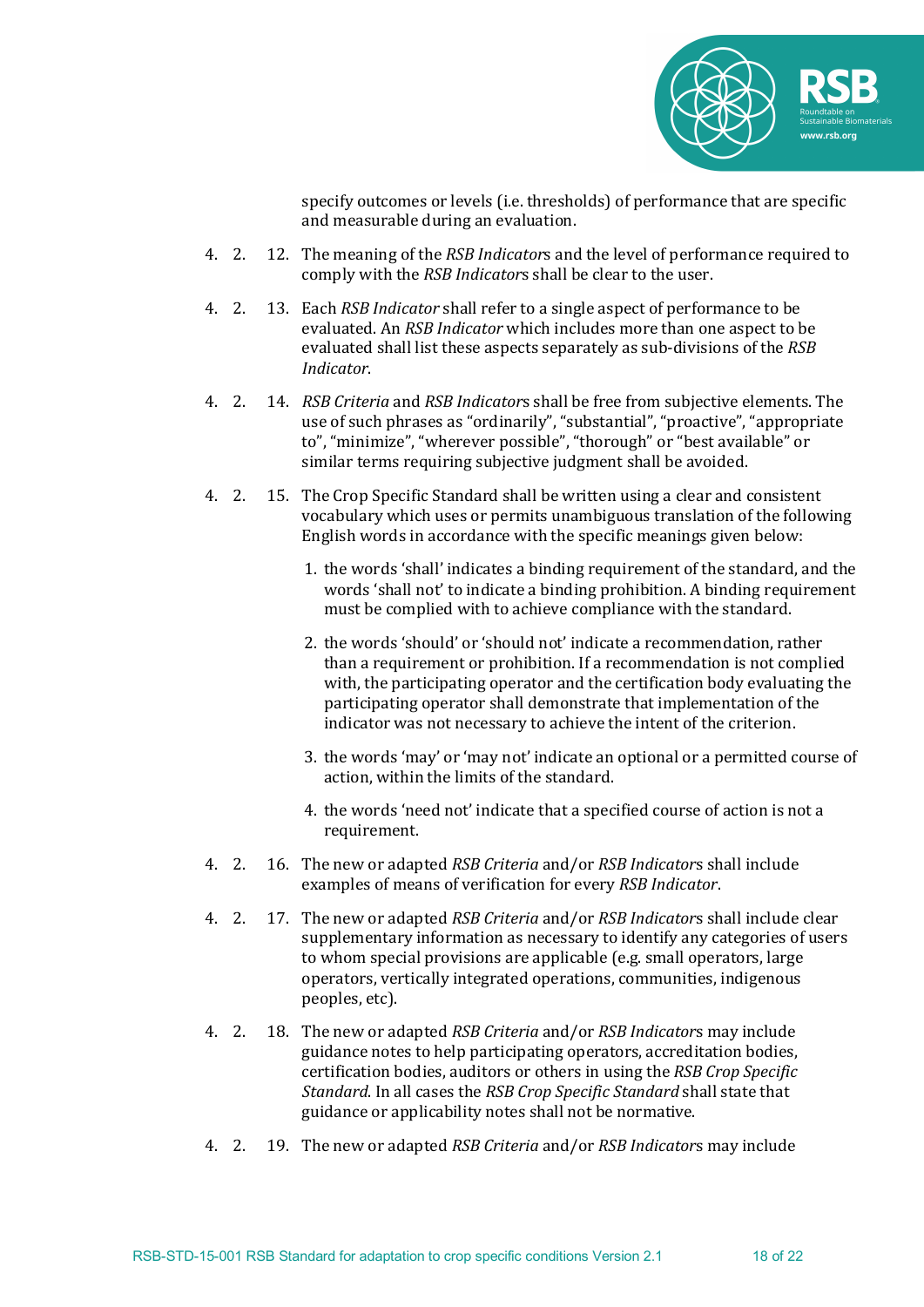

references to supplementary standards or documents (e.g. best practice guidelines) developed by external third parties. Such references shall specify clearly whether compliance with any additional requirements is normative.

4. 2. 20. The new or adapted *RSB Criteria* and/or *RSB Indicators* shall comply with the latest versions of all approved RSB Standards.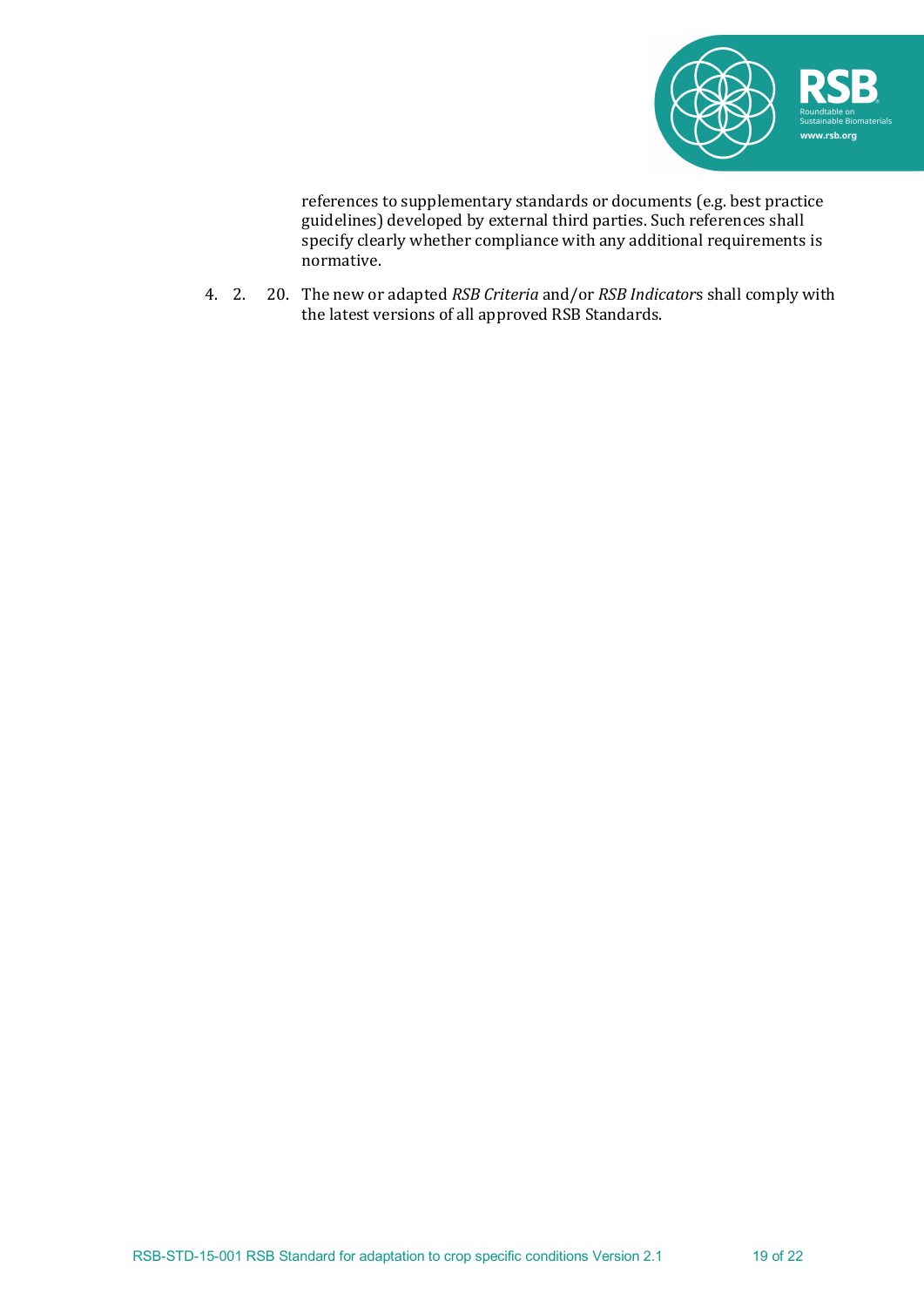

### **ANNEX A**

## **Requirements for the written proposal for development of a RSB Crop Specific Standard**

Binding requirements

The written proposal for the development of a *RSB Crop Specific Standard* shall:

- 1. Specify the aims and objectives of the *RSB Crop Specific Standard*, including the benefits related to credibility, integrity and efficiency.
- 2. Define the *Crop* for which the *RSB Crop Specific Standard* is proposed. The scope shall refer in detail to the *crop* used for biomass production.
- 3. Describe the specific legal, technical, social, environmental, biological, cultural, ethical and/or economic conditions of cultivation of the particular *crop* that necessitate the development of a *RSB Crop Specific Standard*.
- 4. Include the documentation of the needs assessment (see section 4.1 Need assessment for the development of the RSB Regional Standard).
- 5. State that the proposed RSB Regional Standard will be developed in compliance with the ISEAL Code of Good Practice for Setting Environmental and Social Standards.
- 6. Demonstrate that technical expertise and experience required for setting international standards and political expertise and experience required for managing multi*stakeholder* standard setting processes are available to be engaged.
- 7. Detail the process for the development of a *RSB Crop Specific Standard*. The detailed description of the process shall include specific results and milestones as well as indicators to measure progress towards achievement of the results and milestones, and how these results, milestones and indicators will address the necessity for the development of a *RSB Crop Specific Standard*.
- 8. Identify and map the *stakeholder* and *constituent* groups that will be affected by the development of a *RSB Crop Specific Standard* and the potential political, legal, customary and/or technical social, environmental, cultural, ethical and/or economic impacts upon each of these *stakeholder* groups. Mapping *stakeholder* and *constituent* groups shall include the development of objective criteria and pro-active procedures for identification of relevant and affected *stakeholder*s and *constituent*s. Pro-active procedures shall include dedicated activities to reach out to and engage with relevant and affected *stakeholder*s and *constituent*s and to overcome political, legal, customary and/or technical social, environmental, cultural, ethical and/or economic barriers to equitable participation (e.g. language constraint, lack of resources, etc.) which *stakeholder* and *constituent* groups may be facing in the process for the development of a *RSB Crop Specific Standard*.
- 9. Detail that all relevant *stakeholder*s and *constituent*s in the particular region are informed about and support the process for the development of a *RSB Crop Specific Standard*.
- 10. Ensure that the experience, knowledge, concerns and inputs including technical and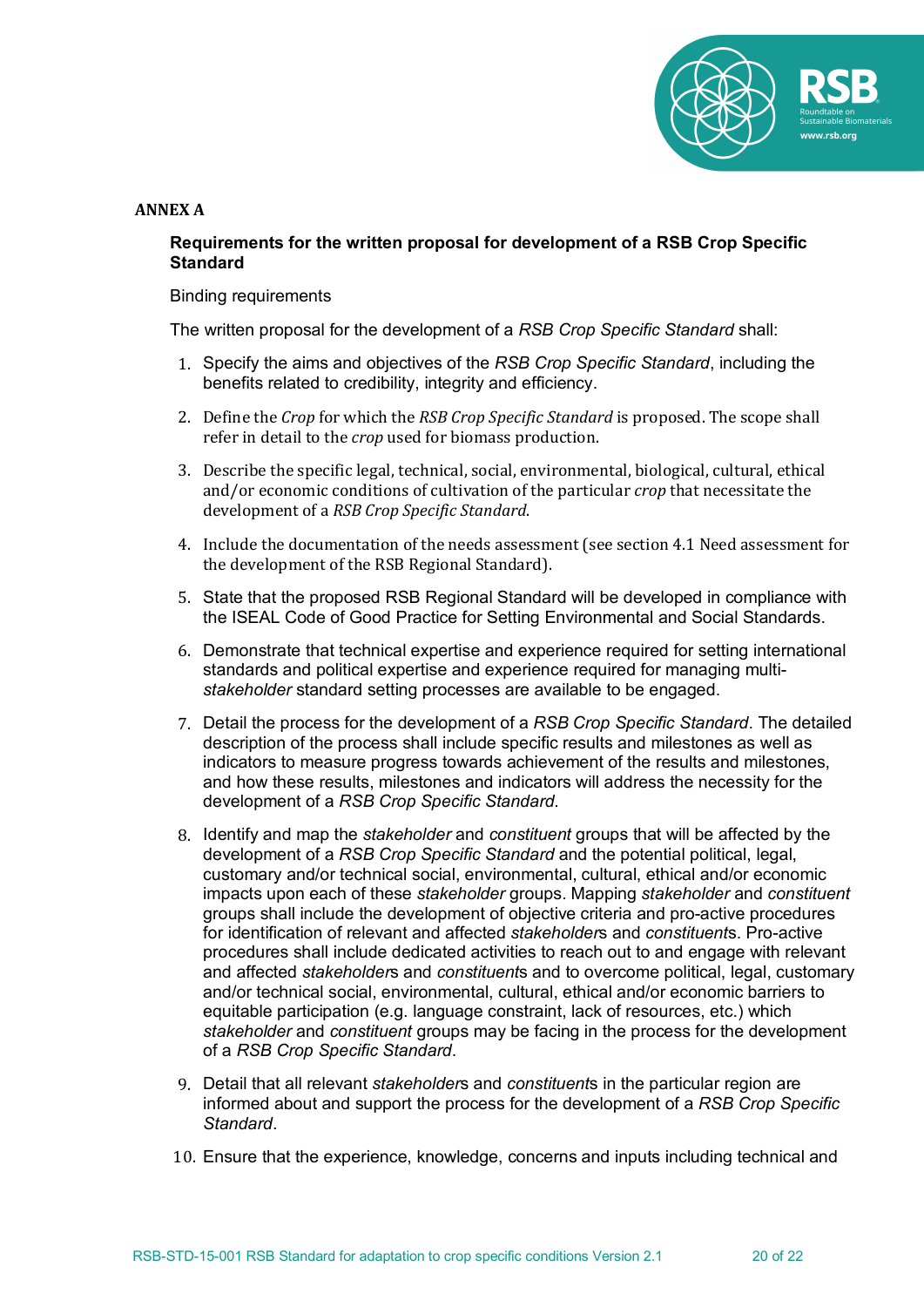

scientific expertise of all relevant and affected *constituent*s and *stakeholder*s are considered transparently, equitably and without prejudice in the proposed process for the development of the *RSB Crop Specific Standard*. The process shall include detailed, comprehensive, consistent and transparent pilot-testing of the the development of the *RSB Crop Specific Standard*.

- 11. Detail how the process shall take decisions directly related to the *crop* specific adaptation of the *RSB Principles*, criteria and/or indicators and the content of the *RSB Crop Specific Standard* by consensus of all relevant *stakeholder*s and *constituent*s.
- 12. Detail how the *RSB Crop Specific Standard* will be maintained in the long term, if it is formally adopted by the RSB. This maintenance in the long term shall include:
	- 1. monitoring whether the Crop Specific Standard achieves its intended objectives;
	- 2. monitoring whether the Crop Specific Standard overcomes the factors which necessitated its development;
	- 3. monitoring of the political, legal, customary and/or technical social, environmental, cultural, ethical and/or economic effects of the Crop Specific Standard on *stakeholder*s and *constituent*s of the *crop* cultivation;
	- 4. conduct of periodic revision of the *RSB Crop Specific Standard* in intervals of no more than 5 years;
	- 5. responding to requests for clarification and additional information (e.g. guidance and advice) related to the implementation of the *RSB Crop Specific Standard*;
- 13. Detail the governance and management structures which will be formally responsible for implementing the process for the development of the *RSB Crop Specific Standard*.
- 14. Specify a tentative financial plan for the process for the development of the *RSB Crop Specific Standard*. The tentative financial plan shall include an estimation of the overall costs and an estimation of the costs which will need to be incurred by the RSB for accompanying the process.
- 15. Include in the tentative financial plan as well as tentative/prospective sources **and** commitments for providing the necessary financial resources.

## **Guidance**

- 1. With reference to requirements 8.-11.:
	- 1. The *Facilitator* should set up a consultation process for each *RSB Crop Specific Standard*.
	- 2. The consultation process should ensure that all *stakeholder*s and *constituent*s who may be affected by the implementation of a specific *RSB Crop Specific Standard* have the opportunity to comment, formally, during the process of development of the standard.
	- 3. Membership in a consultation process should be open to all relevant